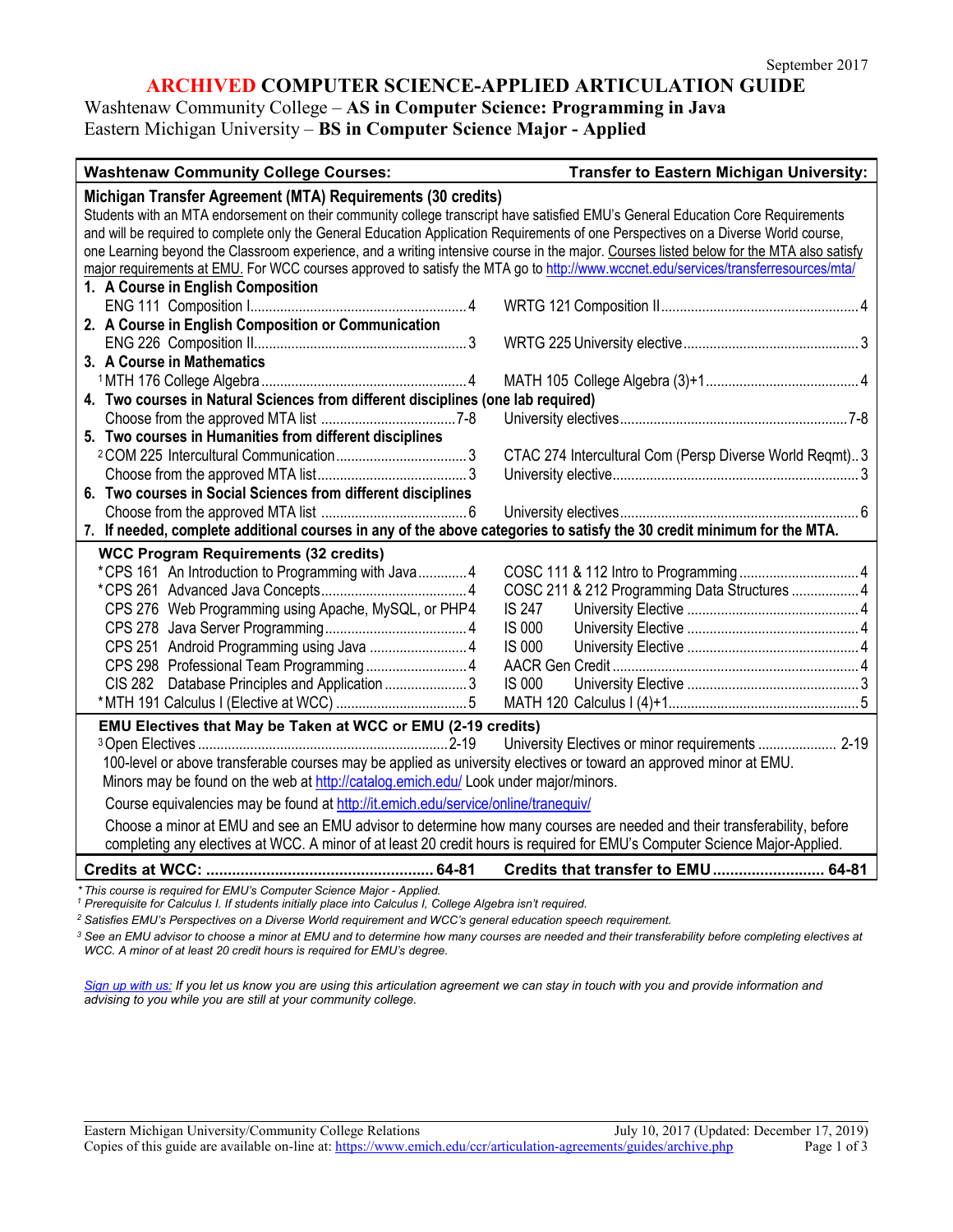# **ARCHIVED COMPUTER SCIENCE-APPLIED ARTICULATION GUIDE**

Washtenaw Community College – **AS in Computer Science: Programming in Java** Eastern Michigan University – **BS in Computer Science Major - Applied**

| <b>Completion of EMU's BS in Computer Science</b><br><b>Major-Applied</b>                                                                                                                                                                                                                                                                                                                                   |                                                                                                                                                          |
|-------------------------------------------------------------------------------------------------------------------------------------------------------------------------------------------------------------------------------------------------------------------------------------------------------------------------------------------------------------------------------------------------------------|----------------------------------------------------------------------------------------------------------------------------------------------------------|
| <b>Major Requirements</b><br>(37 credits)<br><b>Mathematics Requirements (7 credits)</b><br><b>MATH 205</b><br>Mathematical Structures for Computer Science 4<br><b>STAT 360</b>                                                                                                                                                                                                                            | Sample Sequence for completing this program:<br>Courses may not be offered every semester. Consult the<br>program advisor to develop a program of study. |
| <b>Required Computer Science Courses (22 credits)</b><br><b>COSC 221</b><br><b>COSC 231</b><br><b>COSC 311</b><br>Computational Discrete Structures 4<br><b>COSC 314</b><br><b>COSC 341</b><br>COSC 481W Software Engineering and Senior Project4                                                                                                                                                           | <b>Fall Semester</b><br>$(13-16 \text{ credits})$<br>(15 credits)<br><b>Winter Semester</b>                                                              |
| <b>Restricted Elective Courses (8 credits)</b><br>COSC 315 Symbolic computing (4)<br><b>COSC 321</b>                                                                                                                                                                                                                                                                                                        |                                                                                                                                                          |
| Computer Organization II (4)<br>COSC 374<br>Applied Cryptography (4)<br><b>COSC 405</b><br>Switching Theory (4)<br><b>COSC 421</b><br>Systems Programming (4)<br><b>COSC 422</b><br>Intro to Microprocessors (4)<br><b>COSC 423</b><br>Computer Operating Systems (4)                                                                                                                                       | <b>Fall Semester</b><br>$(14 \text{ credits})$                                                                                                           |
| Web Programming (4)<br><b>COSC 436</b><br>Computing Network Principles (4)<br><b>COSC 439</b><br>Foundations of Automata and Languages (4)<br><b>COSC 444</b><br><b>COSC 445</b><br>Compiler Construction (4)<br><b>COSC 456</b><br>Computer Graphics (4)<br><b>COSC 457</b><br>Computer Game Programming (4)<br><b>COSC 461</b><br>Heuristic Programming (4)<br><b>COSC 471</b><br>Database Principles (4) | $(4-15 \text{ credits})$                                                                                                                                 |
| <b>Minor Requirements</b><br>$(6-20 hours)$<br>Students must complete a minor of at least 20 hours. Some of those<br>hours may be completed at WCC. At least 6 hours toward the minor<br>must be completed in EMU courses at the 300 level or above.<br>Some minors may require more than 20 hours.                                                                                                         |                                                                                                                                                          |
| <b>LBC Requirement</b><br>$(0-3 \text{ credits})$<br>Students must complete one "Learning Beyond the Classroom"<br>course or noncredit experience offered by EMU. Consult the<br>undergraduate catalog or your major advisor for options.                                                                                                                                                                   |                                                                                                                                                          |
|                                                                                                                                                                                                                                                                                                                                                                                                             |                                                                                                                                                          |